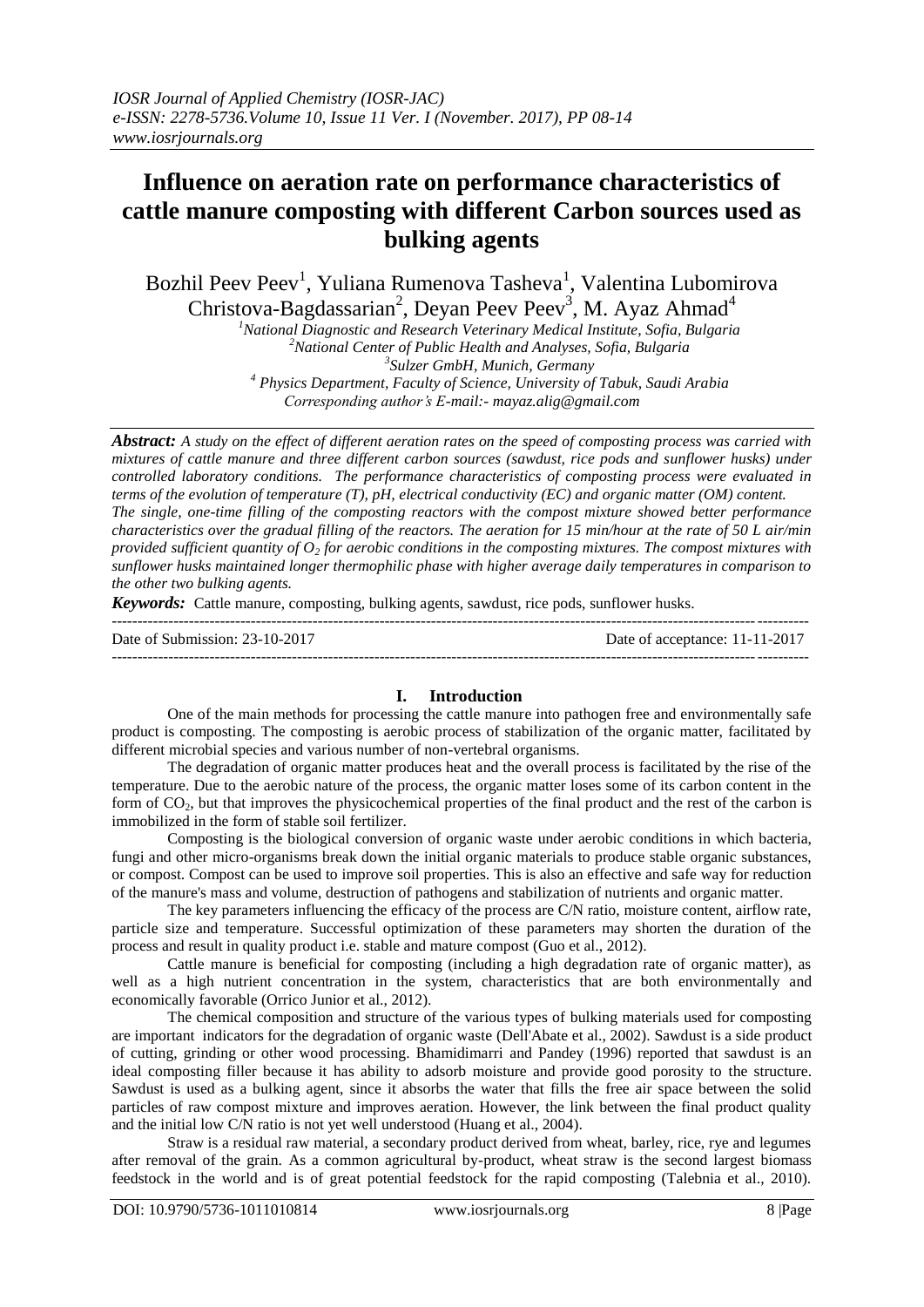According to Zhang et al., (2016), wheat straw is only partly degraded at the end of the composting process, leading to the formation of a relatively low temperature environment (<60 °C). Rice straw has limited use as an animal feed because of its high silica content (Van Soest, 2006) and ordinary composting of rice straw is a too slow process for farmers, and may require at least 90 days to allow transformation of the residue into stable and mature compost (Goyal and Sindhu, 2011). This is actually because microbial access to cellulose (a major biodegradable component of crop residue), is known to be inhibited by hemicellulose–lignin association during the decomposition process.

Sunflower husks compared to other biomass sources, are of high calorific value and resistance to biodegradation that results from high lignin content (Raclavska et al., 2011).

The aim of the study was to determine the influence of the aeration rate and the type of different carbon sources addition as bulking agents to cattle manure on performance characteristics of composting process.

## **II. Materials And Methods**

#### **2.1 Composting Materials**

Fresh cattle manure, sawdust, rice pods and sunflower husks were used as experimental materials and were collected in polyethylene bags. The input materials were analyzed, immediately after transportation to the laboratory (Table 1) and three compost mixtures were prepared for filling the composting reactors.

The cattle manure and three carbon sources were manually mixed in plastic boxes to achieve better homogenization of the mix. Three different mixtures (for composting reactors 1, 2 and 3) in a volume ratio of 3:1 were prepared in combination as follows: cattle manure and sawdust (reactor 1), cattle manure and rice pods (reactor 2), and cattle manure and sunflower husks (reactor 3).

| <b>Table 1:</b> Characteristics of raw composting materials (values represent a mean followed by the standard error of |                    |  |
|------------------------------------------------------------------------------------------------------------------------|--------------------|--|
|                                                                                                                        | three replicates). |  |

| Parameters                 | Cattle manure  | Sawdust        | Rice pods      | Sunflower husks |
|----------------------------|----------------|----------------|----------------|-----------------|
| Dry matter, %ww            | $17.64 + 0.43$ | $95.62 + 0.59$ | $75.95 + 4.09$ | $92.70 + 0.24$  |
| Organic matter, % dw       | $89.85 + 0.07$ | $99.31 + 0.02$ | $92.34 + 0.08$ | $95.81 + 0.06$  |
| Total organic carbon, % dw | $46.39 + 0.49$ | $55.13 + 0.01$ | $49.21 + 0.03$ | $53.34 + 0.07$  |
| Total nitrogen, % dw       | $1.50 + 0.06$  | $3.18 + 0.02$  | $1.22 + 0.05$  | $1.96 + 0.14$   |
| C/N                        | 30.93          | 17.34          | 40.34          | 27.21           |

### **2.2 Experimental Setup and Procedure**

A laboratory-scale composting system as shown in Fig. 1 was used for the aim of this study. The investigation was conducted using three identical metal reactors with volume of 125 L. The reactors had insulation layer of polyurethane foam (5 cm of thickness). Each reactor could spin around its horizontal axis, which was sufficient for the complete mixing of the composting mix.

Two modes of filling of the composting reactors were tested:

- gradually filling - daily addition of compost mixture;

- single filling of the composting reactor.

Two types of duration of aeration to the experimental mixture were tested:

-once every **two hours** for 15 minutes (0.242 L/min per kilogram of dry matter (DM) or 0.256 L/min per kilogram of organic matter (OM));

-once every **one hour** for 15 minutes (0.483 L/min per kilogram of (DM) or 0.513 L/min per kilogram of (OM)).

The reactors were equipped with an aeration system that supplied 50 L of fresh air per minute.

Each reactor had six 12-bit digital temperature sensors (DS18B20, Maxim Integrated Products, Inc.), installed inside of the reactor's chamber, to monitor the temperature of the composting materials at 1-min intervals. The acquisition module (digital controller - SoC - © Raspberry Pi Foundation 2016) was used to record the temperature data from inside of the reactors and the ambient temperature. The advantages of this model of sensors are - easy maintenance, high accuracy, resolution in the range of -55° C to + 125° C and the ability to operate in humid environment (Statham et al., 2015; Czekala et al. 2016; Willen et al., 2016).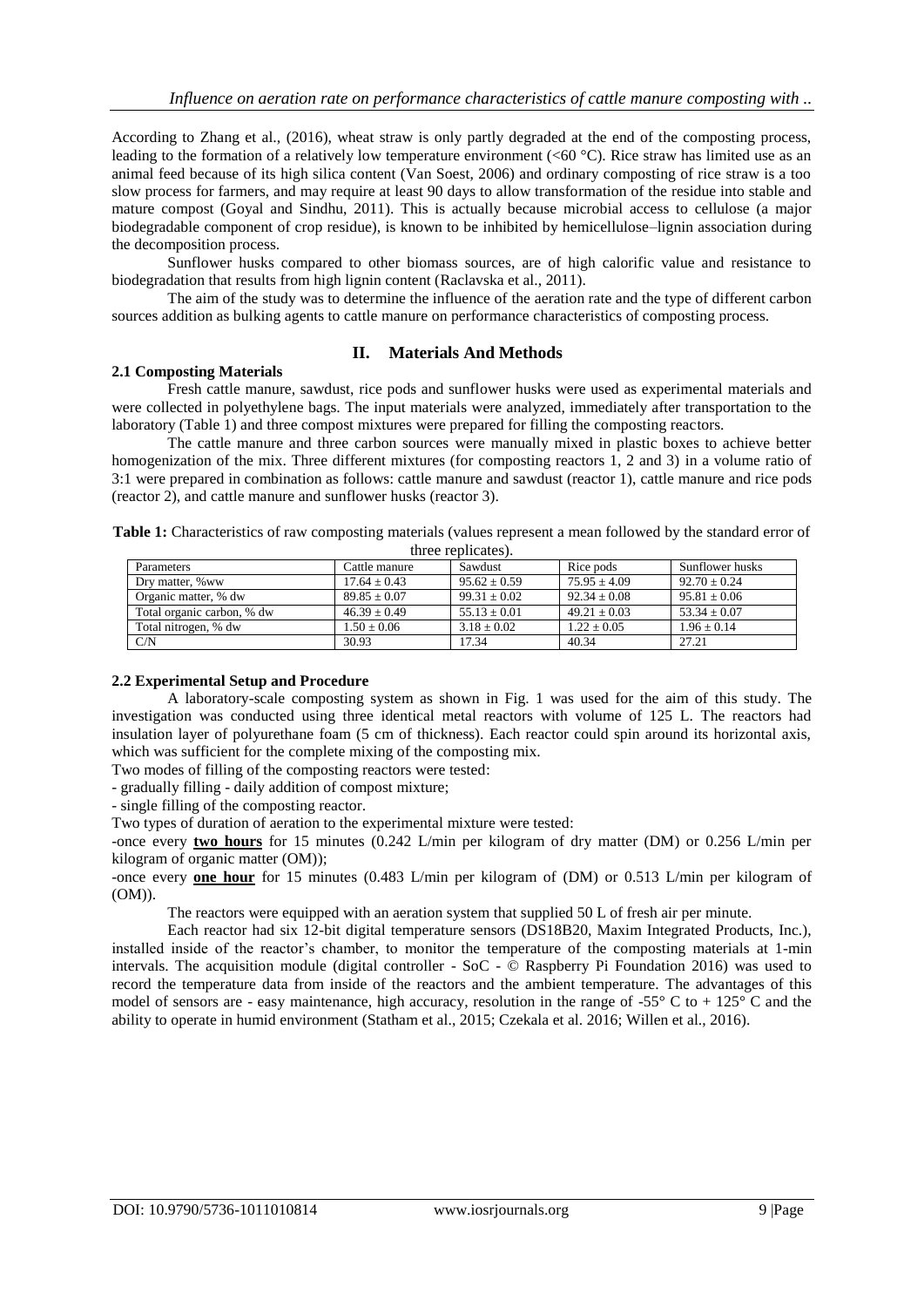

**Fig. 1**. Schematic diagram of reactor system for composting process: (1) controller with display, (2) data cable, (3) rosette, (4) thermal sensor, (5) fresh air valve, (6) exhaust valve, (7) air duct, (8) condenser, (9) water collector, (10) vacuum pump, (11) composter.

## **2.3 Sampling and Analysis**

The composting material was mixed for 15 min once a day. Average samples (from the top, middle, and bottom of the composting chambers) of the compost mix (about 50 g) were taken daily, immediately after mixing. The analyses of the fresh samples were performed immediately after taking them out of the reactor.

Electrical conductivity and pH were measured according to the requirements of EN 13038:2012 and EN 15933:2012. The dry matter content was determined, according to the requirements of EN 15934:2012. The determination of Kjeldahl Nitrogen was performed according to EN 16169:2012. The carbon content (%C) was calculated according to Haug, R. (1993). Each analysis was done in triplicate with calculation of the mean value. And also all data were analyzed statistically, using statistical package (STATMOST, 1995).

## **III. Results And Discussions**

The temperature profiles inside the chambers of the reactors filled with mixture of cattle manure and sawdust are illustrated in Fig. 2 and Fig.3.





In the experiment with gradual filling of the reactor, using sawdust as bulking agent and duration of aeration 15 minutes every 2 hours, the temperature did not exceed 27 ° C for a period of 70 days.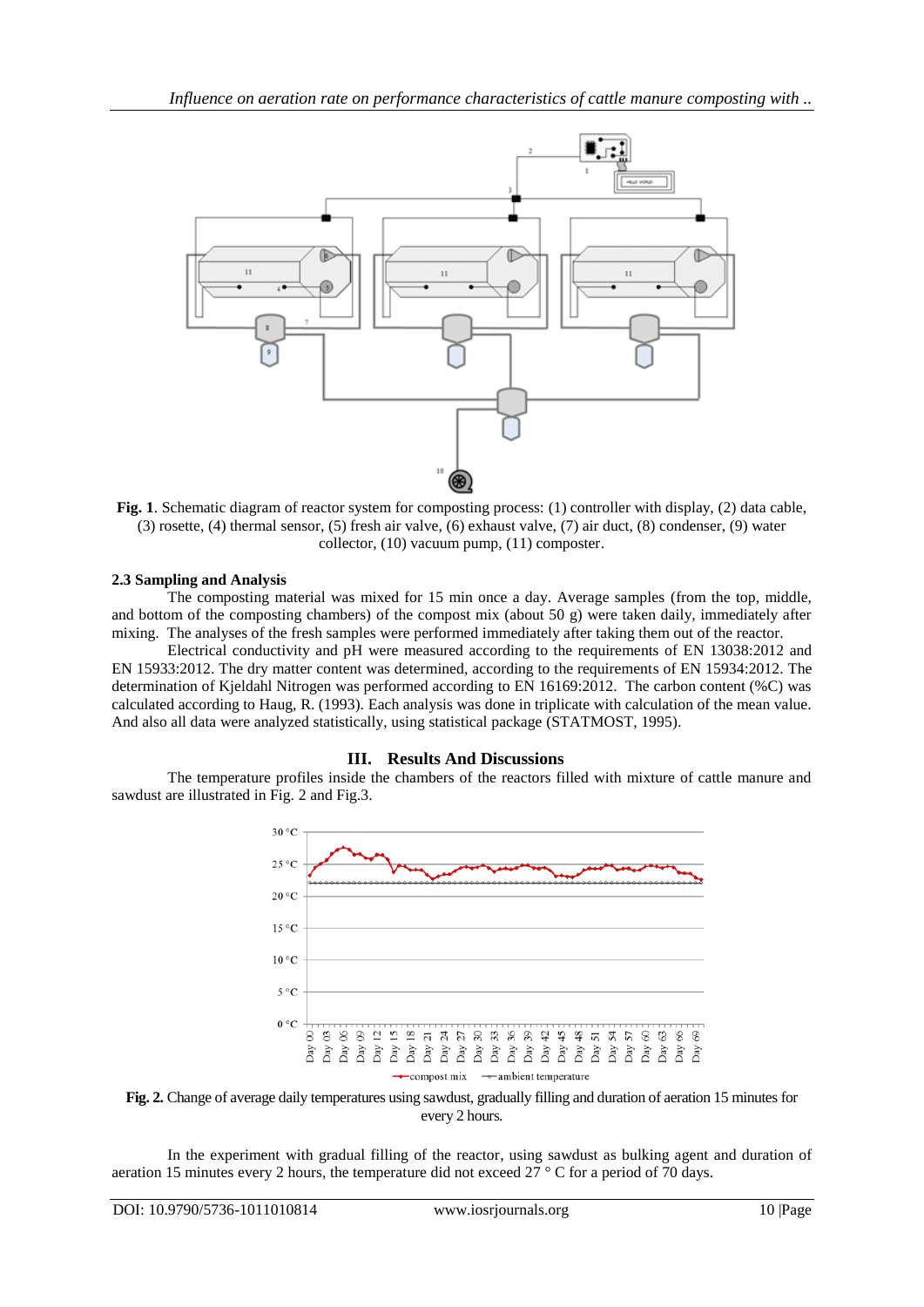

**Fig. 3.** Change of average daily temperatures using sawdust, gradually fill and duration of aeration 15 minutes for every 1 hour.

In the scenario of gradual filling of the composter with increased aeration (15 min/hour), a fast rise of temperature was observed soon after the reactor was full (day 38). After several hours the temperature in the composting mass reached the maximum daily average temperature of 55.54 °C. After 48 days, the temperature dropped sharply to 34.49  $\degree$  C, and to the end of the experiment, (84 days) remained unchanged.

In the experiment with single filling of the reactor, using sawdust, a fast increase in temperature in the first 24 hours – 49.27 °C was observed, indicating a marked microbial activity – Fig.4.

During the next 48 hours the temperature increased to 55.30  $\degree$  C, but this maximum temperature was maintained very shortly (only 48 hours). Until the end of the experiment (42 days) the temperature is kept below 40 $\degree$  C.





The results from the experiments with sawdust showed, that after the initial temperature peak (55.54 °C) there was no significant temperature change even after a new mixing of the compost mixture. That could be explained by the fact that the easily digested compounds are degraded and the mass has reached a stable state. This was confirmed by Farrell and Jones, (2009).

The aeration rate 0.242 L/min and 0.483 L/min per kilogram of DM, were similar to that used by Yuan et al. (2016). Best results were obtained with higher aeration rate (0.483L/min). That might be due to the cyclic air supply and the formation of a temporary reserve of  $O_2$  in the mix. The rapid reach of thermophilic conditions showed that the system had sufficient oxygen.

The temperature profile of the reactor with rice pods is illustrated in Fig. 5. The maximum daily average temperature was reached on the 9<sup>th</sup> day of the experiment (47.79 °C).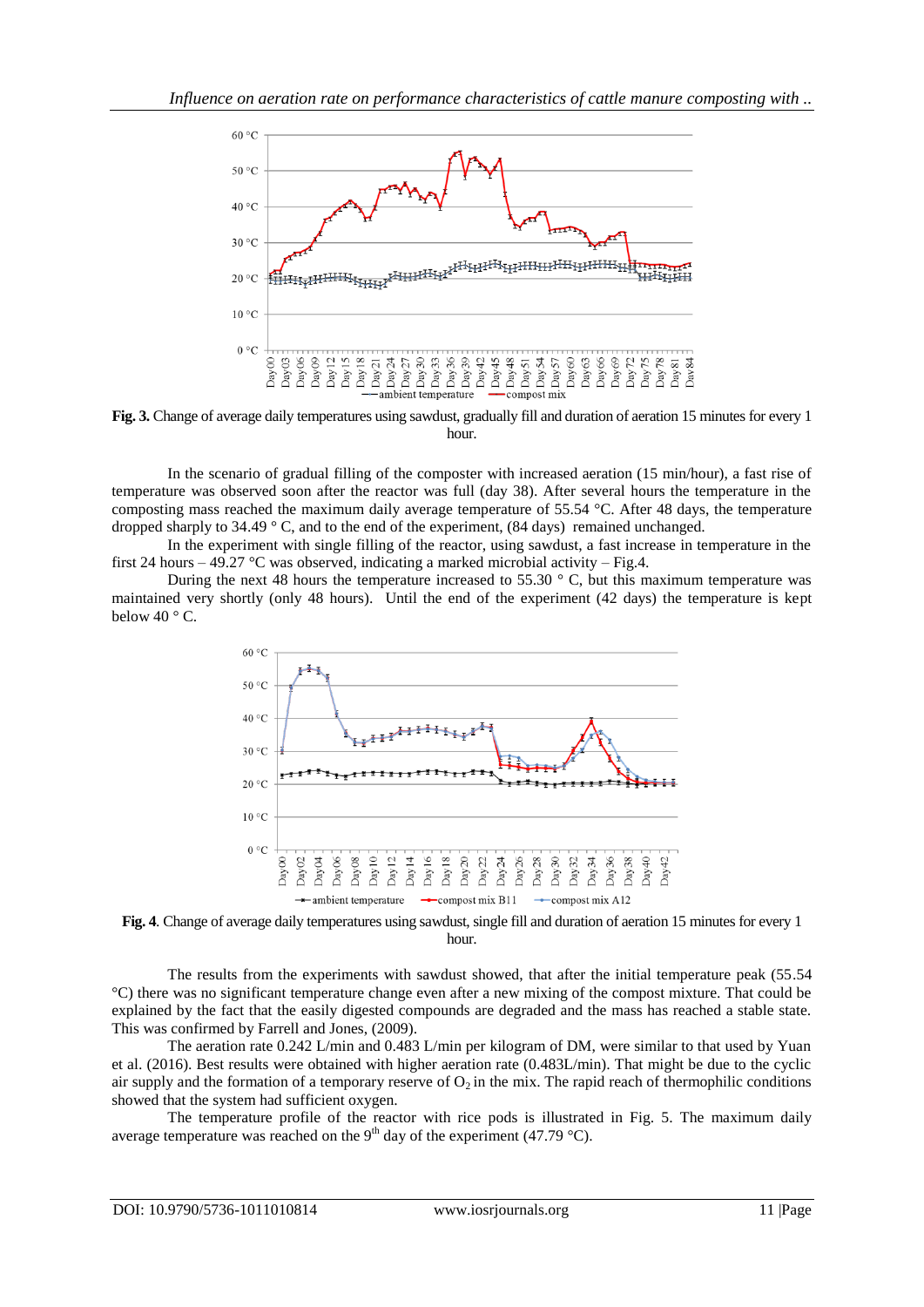

**Fig. 5.** Change of average daily temperatures using rice pods, single fill and duration of aeration 15 minutes for every 1 hour.

The temperature profile of the reactor with sunflower husks is illustrated in Fig. 6. And after the initial fill of the reactor, a fast increase in temperature was observed in the first 24 hours – 46.04 °C, indicating a marked microbial activity – Fig.6. The highest average daily temperature was reached on the  $5<sup>th</sup>$  day – 69.19 °C.

During the next 96 hours, the temperature was kept above 60 $\degree$  C, after that period the temperature decreased sharply and no extreme temperatures were reached to the end of the experiment. The temperature in this reactor was maintained above 60  $\degree$ C about 4 days, which should be sufficient to destroy pathogens and maximize the sanitation of the manure. A secondary temperature peak started on the  $21<sup>st</sup>$  day and continued until 28<sup>th</sup> day, although the values of the temperature did not exceed 50 °C



**Fig. 6.** Change of average daily temperatures using sunflower husks, single fill and duration of aeration 15 minutes for every 1 hour.

The secondary temperature peak that occurred in the reactor was a possible result of delayed microbial growth in the lower portions of composting mixtures or indication of degradation of cellulose after readily degradable matter was consumed.

At the end of the process the composting mixture cooled down and the temperature of the decomposed material became comparable to the ambient temperature. The characteristics of compost mixture (cattle manure and sunflower husks), ready for use in composter reactors are presented in Table 2.

**Table 2**: Characteristics of compost mixture composed of cattle manure and sunflower husks (values represent a mean followed by the standard error of three replicates).

| Index                          | Value            |
|--------------------------------|------------------|
| Dry matter, % ww               | $40.66 \pm 0.35$ |
| pН                             | $7.91 \pm 0.01$  |
| Organic matter, % dw           | $94.26 \pm 0.20$ |
| Electrical conductivity, mS/cm | $2.89 \pm 0.066$ |
|                                |                  |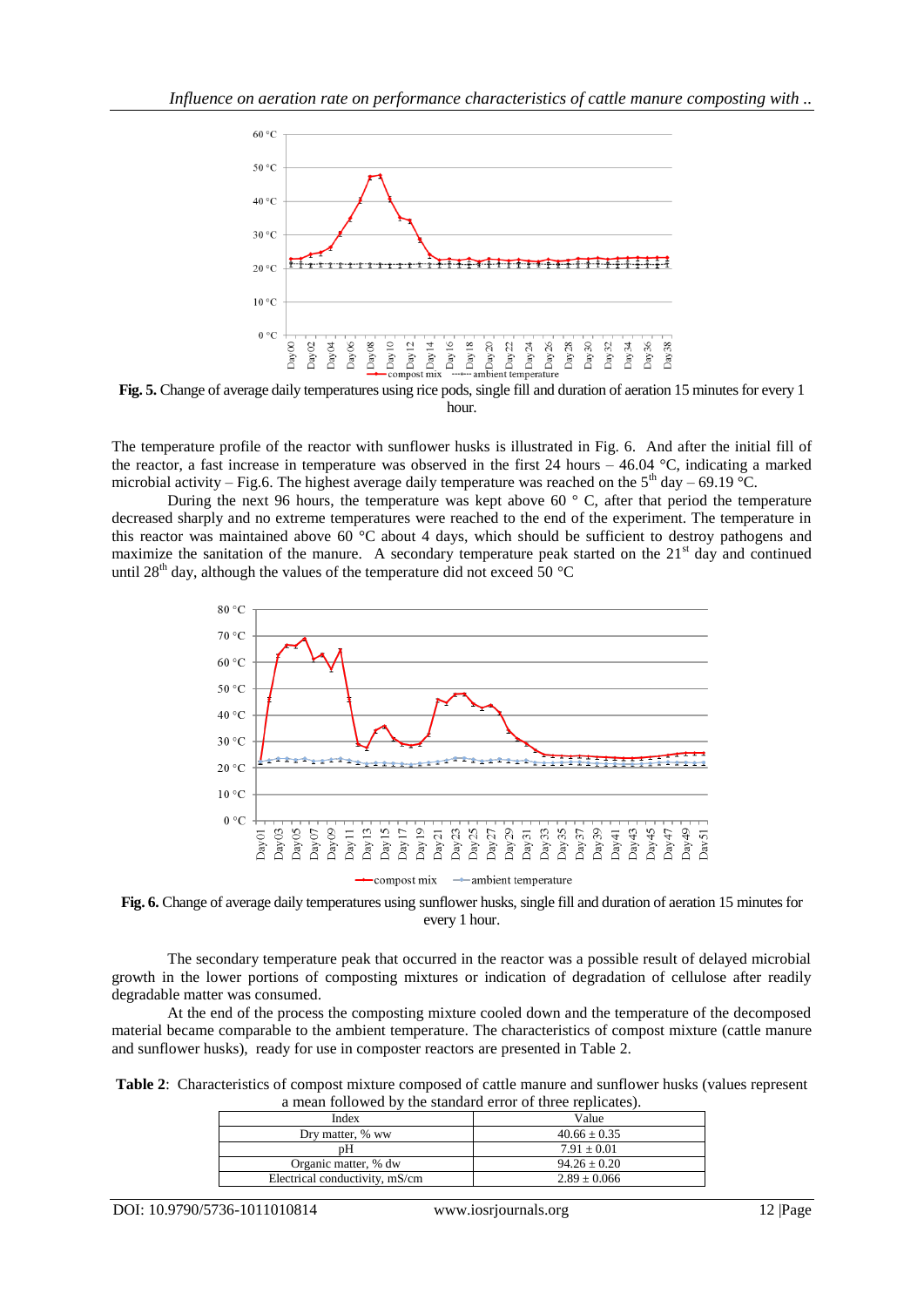| Total organic carbon, % dw | $57.07 \pm 0.21$ |
|----------------------------|------------------|
| Total nitrogen, % dw       | $1.74 + 0.04$    |
| $\gamma_{\rm N}$           | 32.80            |

The sunflower husks showed to be more appropriate bulking agent for fast and efficient composting in comparison to sawdust and rice pods. The size of the individual particles of the sunflower husk were between 0.1 and 0.5 cm that contributed to an extremely large total surface area of all particles used in the compost mixture. This fact could also explains the high moisture-retaining ability of sunflower husks.

On the other hand, sunflower husks have a relative strength due to the high fiber content. This allows maintaining high structural porosity and aerobic conditions in the compost mixture.

Sunflower husks also contain some crushed material from the sunflower seeds. This residue is rich in protein, carbohydrates and fats that are available sources of energy and nitrogen for the microorganisms during the composting process.

The aeration system could be a tool that controls the temperature of composting reactors. This substantially reduces the risk of overheating and microbial inhibition. The inhibition starts when the temperature reaches 65 °C. If the temperature in composting reactor becomes greater than 65 °C, the majority of bacteria, actinomycetes and fungi are inactived and only spore-forming bacteria can develop.

#### **IV. Conclusions And Final Remark**

Based on the present study, one can get following outcomes:

The physical and chemical parameters of the bulking agents influence the dynamics of the composting process. Single filling the composting reactor leads to faster reaching of the thermophilic conditions.

Aeration rate of 50L air/minute with duration for 15 minutes per hour maintains aerobic condition in composting system with volume of 125L.

The sunflower husks are potentially better bulking agent in comparison to sawdust and rice pods.

#### **Acknowledgements**

The authors would like to acknowledge the keen support for this work of the Department of Physics, Faculty of Science, University of Tabuk, Saudi Arabia and National Center of Public Health and Analyses, Sofia, Bulgaria [21-31].

#### **References**

- [1] Bhamidimarri, S.M. R., S.P. Pandey. , Aerobic thermophilic composting of piggery solid wastes, Water Science and Technology. 33(8), 1996, 89-94.
- [2] Czekała, W., K. Malinska, R. Cáceres, D. Janczak, J. Dach, A. Lewicki., Co-composting of poultry manure mixtures amended with biochar – The effect of biochar on temperature and C-CO2 emission, Bioresour. Technol. 200, 2016, 921–927.
- [3] Dell'Abate, M.T., F. Tittarelli. 2002. Monitoring of a composting process: thermal stability of raw materials and products. In: Insam. H., N. Riddech, S. Klammer. (Eds.), Microbiology of Composting. Springer. Heidelberg. Germany. 357–372.
- [4] EN 13038:2012 "Soil improvers and growing media Determination of electrical conductivity"
- [5] EN 15933:2012 "Sludge, treated biowaste and soil Determination of pH".
- [6] EN 15934:2012 "Sludge, treated biowaste, soil and waste Calculation of dry matter fraction after determination of dry residue or water content".
- [7] EN 16169:2012 "Sludge, treated biowaste and soil Determination of Kjeldahl nitrogen".<br>
[8] Farrell, M., D. Jones., Critical evaluation of municipal solid waste composting and poter
- Farrell, M., D. Jones., Critical evaluation of municipal solid waste composting and potential compost markets, Bioresour. Technol. 100, 2009, 4301–4310.
- [9] Goyal, S., S.S. Sindhu., Composting of rice straw using different inocula and analysis of compost quality., Microbiol. Journal, 1 (4), 2011, 126-138.
- [10] Guo, R., G. Li, T. Jiang, F. Schuchardt , T.Chen, Y. Zhao, Y. Shen., Effect of aeration rate, C/N ratio and moisture content on the stability and maturity of compost, Bioresource Technology, 112, 2012, 171–178.
- [11] Haug, R.T.1993. The Practical Handbook of Compost Engineering. Lewis Publishers, Boca Raton.
- Huang, G.F., J. W. C. Wong, Q. T. Wu, B. B. Nagar, Effect of C/N on composting of pig manure with sawdust, Waste Management, 24, 2004, 805–813.
- [13] Orrico, M.A.P. Jr, A.C.A. Orrico, J. de Lucas Junior, A.A.M. Sampaio, A.R.M. Fernandes, E. A. de Oliveira, (2012), Compostagem dos dejetos da bovinocultura de corte: influência do período, do genótipo e da dieta. R. Bras. Zootec., 41,1301-1307.
- [14] Raclavska, H., D. Juchelkova, V. Roubicek, D. Matysek. 2011. Energy utilisation of biowaste sunflower-seed hulls for co-firing with coal. Fuel Process Technol., 92, 13–20<https://doi.org/10.1016/j.fuproc.2010.03.006>
- [15] Statham, T.M., K. A. Mumford, J. L. Rayner, G. W. Stevens. 2015. Removal of copper and zinc from ground water by granular zero-valent iron: A dynamic freeze–thaw permeable reactive barrier laboratory experiment. Cold Regions Science and Technology. 110. 120–128.
- [16] Talebnia, F., D. Karakashev, I. Angelidaki. 2010. Production of bioethanol from wheat straw: an overview on pretreatment, hydrolysis and fermentation. Bioresour. Technol., 101 (13) 4744-4753.
- [17] Van Soest, P.J. 2006. Review rice straw, the role of silica and treatments to improve quality. Anim. Feed Sci. Tech., 130,137-171.
- [18] Willen, A., L. Rodhe, M. Pell, H. Jonsson. 2016. Nitrous oxide and methane emissions during storage of dewatered digested sewage sludge. J. of Environmental Management. 1-9.
- [19] Yuan, J., D. Chadwick, D. Zhang, G. Li, S. Chen, W. Luo, L. Du, S. He, S. Peng. 2016. Effects of aeration rate on maturity and gaseous emissions during sewage sludge composting. Waste Management. 56. 403-410.